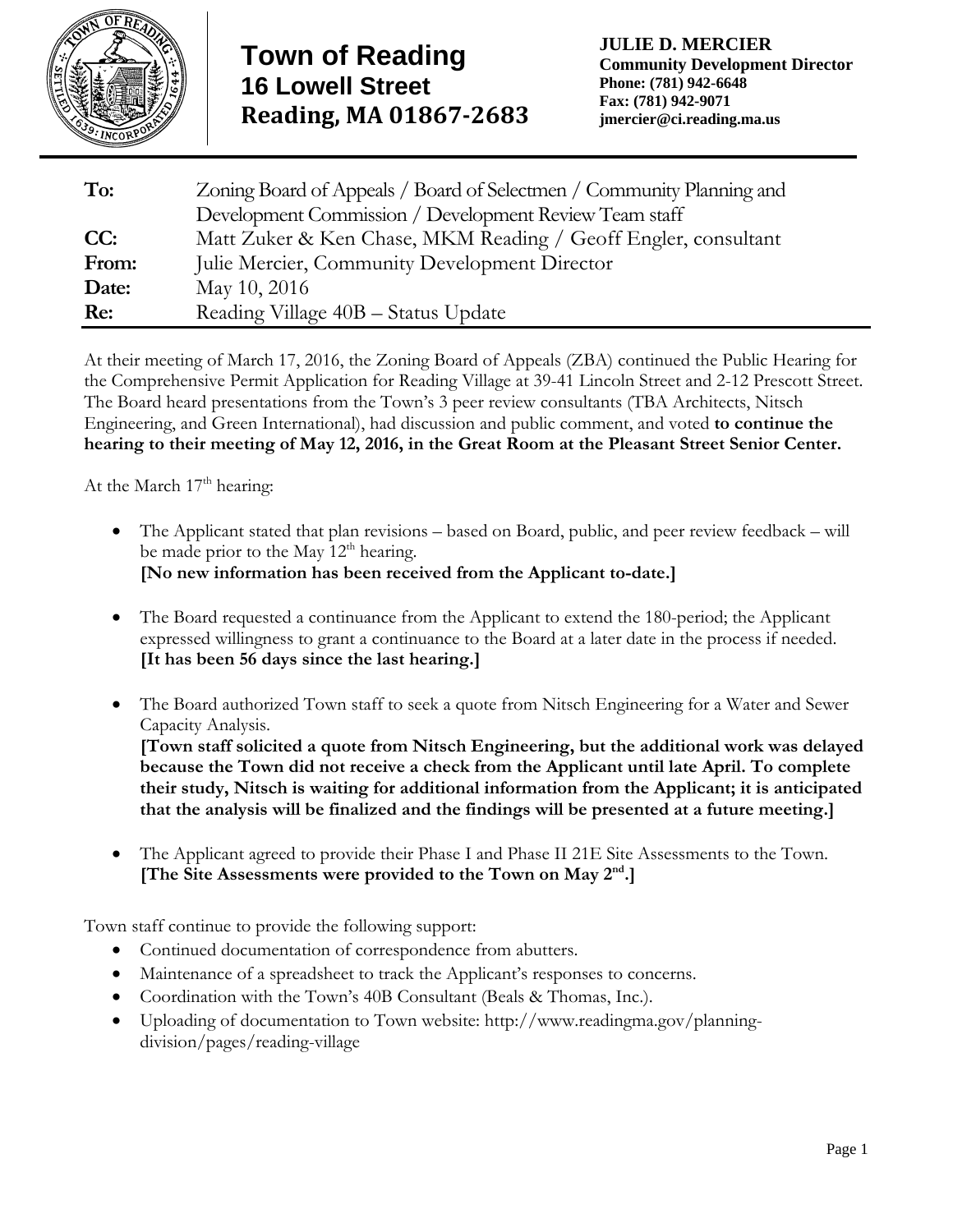## Timeline: Status and Next Steps

- **7**
- $\Box$ Hearing Opened – February 4, 2016
- $\Box$ Halfway Point (90 Days) – May 3, 2016
- $\Box$  Hearing to be Closed (180 Days) – August 1, 2016
	- **<u>n</u>** Unless Applicant has provided written consent to extend
- $\Box$  ZBA Decision to be Rendered – September 12, 2016
	- **0** 40 Days after close of Public Hearing
- $\Box$ Decision Filed with Reading Town Clerk – September 26, 2016
- a a s Applicant Filing Deadline for Appeal to HAC – October 17, 2016
	- **E** Applicant may file appeal with HAC if they feel the ZBA wrongly denied or imposed requirements that make the Project "uneconomic"
		- As long as municipality has not met Statutory Minima or Safe Harbor requirement (Reading has not)